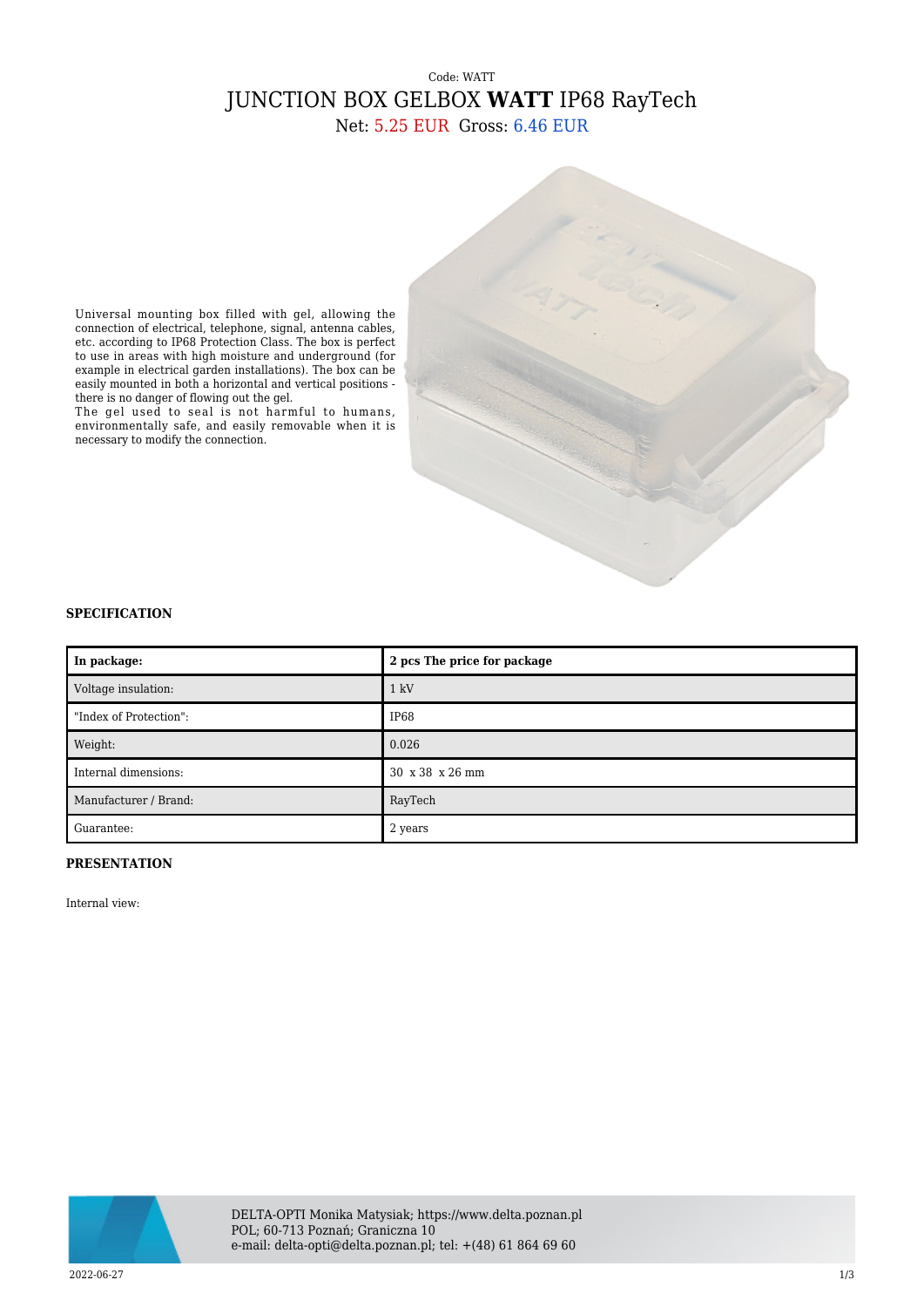

### Package:



## Example of application:

:



DELTA-OPTI Monika Matysiak; https://www.delta.poznan.pl POL; 60-713 Poznań; Graniczna 10 e-mail: delta-opti@delta.poznan.pl; tel: +(48) 61 864 69 60

2022-06-27 2/3